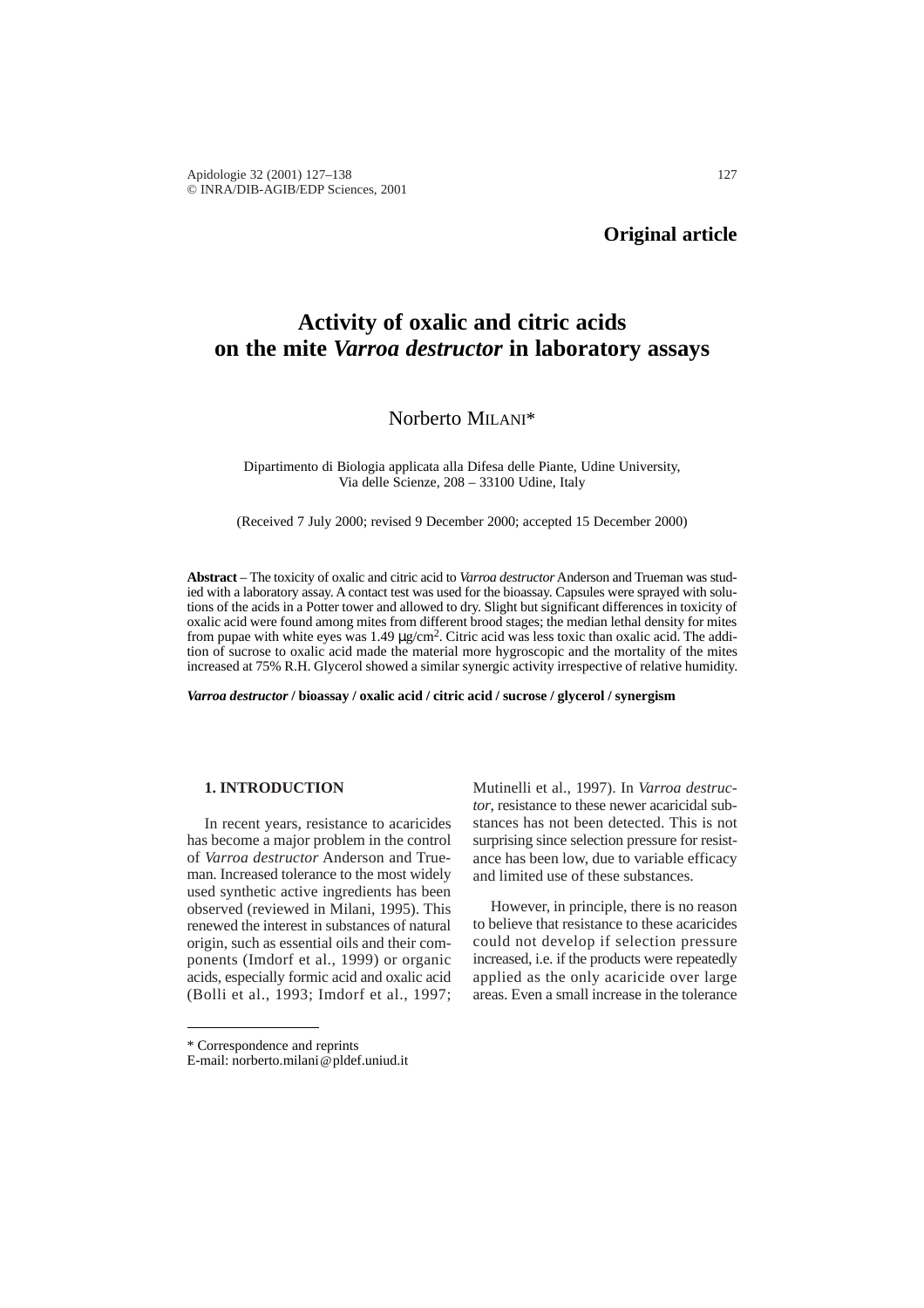of the mite could make them useless for control because of the narrow margin of safety. In this sense, the safety margin is the difference between the amount of material that provides mite control compared to the amount of material that causes damage to the bees. Resistance to low molecular weight substances has been repeatedly reported. Widespread resistance to phosphine,  $PH<sub>2</sub>$ , in stored-product insects is a well known example (Chaudhry, 1997) and slight increases in tolerance were observed even with extremely unspecific biocides such as methyl bromide (Rajendran, 1992).

Among substances of natural origin used against *V. destructor*, the risk of resistance is higher for oxalic acid. High efficacy in the absence of capped brood, ease of use of the application by trickling, extremely low cost, independence from the temperature and shortage of alternatives might make treatments with this acid widely used in the future and thus increase selection pressure for resistance.

A baseline tolerance curve, for populations that have not been treated with oxalic acid, would be useful for comparisons. The availability of data on the toxicity of coumaphos to mites from untreated populations (Milani and Della Vedova, 1996) has made it possible to detect resistance to this organophosphorous acaricide (Spreafico et al., 2000), before bee losses were reported. On the other hand, little is known of the mode of action of oxalic acid, in particular, why a solution of oxalic acid and sucrose, applied by tricking (Mutinelli et al., 1997), is more effective than a solution of the acid alone, used in the same way.

This paper reports the dose-mortality curve for oxalic acid. Analogous data for citric acid, which was also taken into consideration for the control of *V. destructor*, are given. Bioassays was used to study the effect of the addition of sucrose to oxalic acid to investigate why the addition of this sugar appears to have a synergic effect.

#### **2. MATERIALS AND METHODS**

### **2.1. Organic acids tested**

Investigations were carried out on oxalic and citric acids. The former was also tested in mixtures with sucrose and glycerol. All the reagents were analytical grade. Solutions were made in deionized water (conductance  $< 10 \mu S \cdot cm^{-1}$ ).

#### **2.2. Origin and collection of the mites**

Mites were sampled in August-October from an infested experimental apiary kept in Udine (Friuli, north-eastern Italy) without acaricide treatments. In that region, organic acids had seldom been used against *V. destructor*. Mites were collected from bee brood (Milani, 1995); mites from brood of different ages (spinning larvae, *l5*; pupae with white eyes, *pw*; pupae with dark eyes and white body, *pd*) were assayed separately. Phoretic mites were not included because their response has been shown to be rather variable and the mortality in the controls higher (Milani, 1995).

### **2.3 Capsules used in the bioassay**

Glass disks (62 mm diameter; Na-Ca glass) were treated to reduce the leakage of ions. They were kept for 3 h in a 1% NaOH solution, rinsed, kept overnight in a 1% oxalic acid solution, rinsed, washed with a 1% acetic acid solution, rinsed with tap water and finally rinsed three times with deionized water. A stainless steel ring (56 mm inner diameter, 2–3 mm height) was glued to each glass disk with four small drops of cyanoacrylate adhesive, to form a half-capsule (Fig. 1), similar to those used in previous research (Milani, 1995).

The interior side of the half-capsules was sprayed with solutions of oxalic and citric acid with a "Potter precision spray tower" (Burkard Manufacturing Co., England). The following operating conditions were used: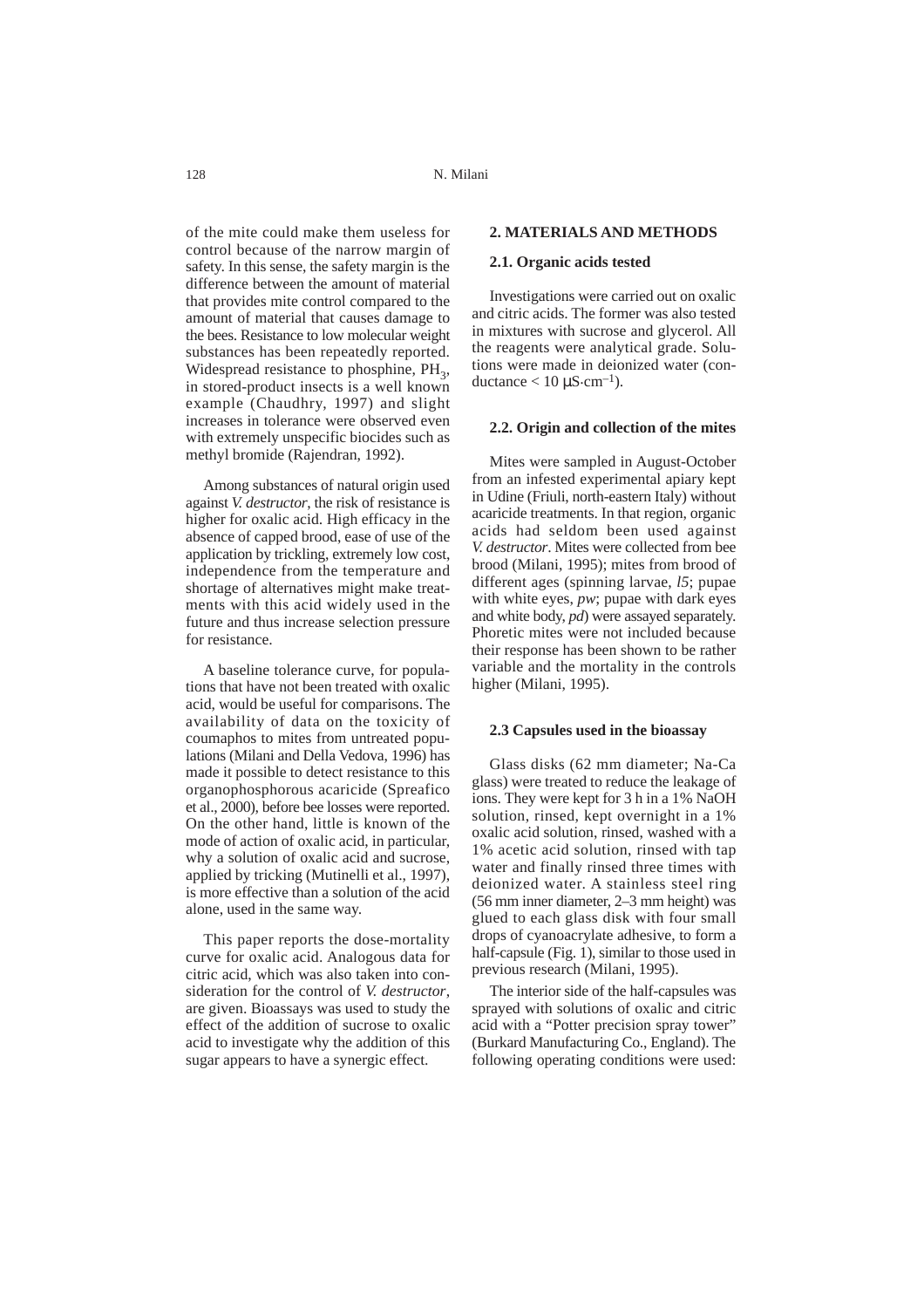

**Figure 1.** Diagrammatic drawing of the capsule used in the experiments, made of two glass disks and two stainless steel rings (R).

the reservoir was charged with 1 ml of solution; the distance of the sprayed surface from the bottom end of the tube was 11 mm; a nozzle 0.0275 inches was used. Only glasses uniformly sprayed with droplets of the solution were used; those showing a coarse pattern of drops were discarded. The pressure was adjusted (usually in the range 350–500 hPa) until the amount of solution deposited was  $1 \pm 0.05$  mg/cm<sup>2</sup>. After drying (which took about 15 minutes), the disks with the glued ring were assembled into a capsule having the inner sides sprayed, and kept together with small pieces of beeswax.

The capsules were used within 60 h of preparation, for not more than three assays. After use, the capsules were washed with Ausilab 201 (Carlo Erba Reagenti), then rinsed twice with tap water and at least three times with deionized water, to remove traces of detergent, and finally dried in an oven.

#### **2.4. Measure of the deposit obtained on glass disks**

To determine the amount of solution deposited on the surface of the disk, a preweighed coverslide  $(24 \times 32 \text{ mm})$  was placed on a glass disk, sprayed and weighed again within 15 s. This measure was repeated three times after adjusting the pressure at the beginning of each series of sprays, and then each time the concentration of the

solution sprayed was changed. On average, the solution deposited was  $1.016$  mg/cm<sup>2</sup> (range: 0.73–1.19) with a standard deviation of 0.08 mg/cm2, which is somewhat larger than that reported in the literature (e.g., Potter, 1952; also Pye, unpublished data); variations occurred apparently at random, without any definite trend, also in consecutive sprays.

The amount of the active substances deposited (dry deposit) per unit surface was expressed as  $\mu$ g/cm<sup>2</sup>. It was chosen to measure the treatment as a surface density, since mite mortality is related to the deposit obtained; the concentration of the sprayed solution does not uniquely identify the deposit, without additional information on the amount sprayed and the operative conditions used. In the conditions chosen here, for practical purposes the "surface density" of the dry deposit in  $\mu$ g/cm<sup>2</sup> was expressed by the same number indicating the concentration in g/l of the solutions sprayed.

#### **2.5. The bioassay**

Ten to 15 female *Varroa destructor* were introduced into each capsule; after 4 h they were transferred into a clean glass Petri dish (60 mm dia.) with two or three worker larvae taken from cells 0–24 h after capping (Milani, 1995). To avoid the transfer of acid crystals into the Petri dish, mites were first transferred with a fine brush into a polystyrene dish – without touching the treated surface – and immediately after into the glass Petri dish. The mites were observed under a dissecting microscope 4 h (when transferring into the Petri dish), 24 and 48 h after the beginning of the treatment and classified as mobile, paralysed or dead as in Milani (1995).

Each experiment was replicated with at least three series of capsules; more replications were carried out and more mites were assayed at doses around the median lethal density, as in previous work (Milani, 1995). The assays were carried out at 32.5 °C and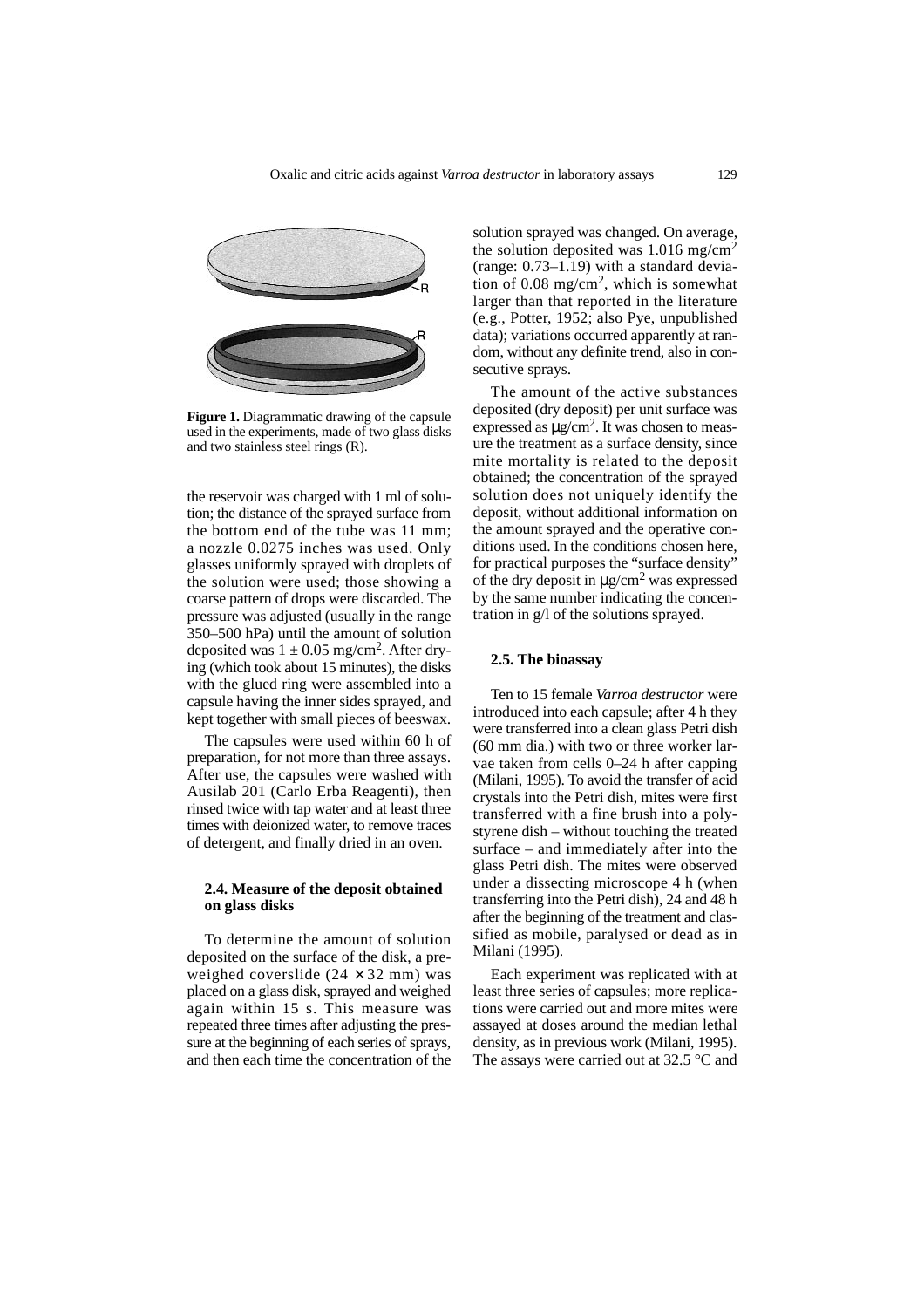| Experiment                                                         | Surface densities used                                                                                                                                              | Brood stage    | No. replic.<br>per dose* | Approx. no. mites |
|--------------------------------------------------------------------|---------------------------------------------------------------------------------------------------------------------------------------------------------------------|----------------|--------------------------|-------------------|
| Dose-mortality curve, OA                                           | $0, 0.05, 0.1, 0.2, 0.5, 1, 2, 5, 10, 20, 50 \,\text{kg/cm}^2$                                                                                                      | l <sub>2</sub> | 6                        | $30 - 60$         |
|                                                                    |                                                                                                                                                                     | pw             | 5                        | $50 - 80$         |
|                                                                    |                                                                                                                                                                     | pd             | 6                        | $50 - 80$         |
| Dose-mortality curve, CA                                           | $0, 0.05, 0.1, 0.2, 0.5, 1, 2, 5, 10, 20, 50 \,\mathrm{\mu g/cm^2}$                                                                                                 | l <sub>2</sub> | 4                        | $20 - 40$         |
|                                                                    |                                                                                                                                                                     | pw             | 4                        | $30 - 40$         |
|                                                                    |                                                                                                                                                                     | pd             | 5                        | $30 - 70$         |
| OA, synergic activity of sucrose                                   | 0, 0.1, 0.3, 1, 3, 10 $\mu$ g/cm <sup>2</sup> sucrose alone;<br>0, 0.1, 0.3, 1, 3, 10 $\mu$ g/cm <sup>2</sup> sucrose plus 1 $\mu$ g/cm <sup>2</sup> OA             | pw             | 8                        | $60 - 80$         |
| OA, synergic activity of glycerol                                  | 0, 0.1, 0.3, 1 $\mu$ g/cm <sup>2</sup> glycerol alone;<br>0, 0.1, 0.3, 1 $\mu$ g/cm <sup>2</sup> glycerol plus 1 $\mu$ g/cm <sup>2</sup> OA                         | pw             | $\overline{4}$           | $30 - 50$         |
| OA, dose-mortality curve with<br>a fixed concentration of sucrose  | $0, 0.05, 0.1, 0.2, 0.5, 1, 2, 5 \mu$ g/cm <sup>2</sup> OA<br>added with $1 \mu g/cm^2$ sucrose                                                                     | pw             | 5                        | $30 - 50$         |
| OA, dose-mortality curve with<br>a fixed concentration of glycerol | $0, 0.05, 0.1, 0.2, 0.5, 1, 2, 5 \mu g/cm^2 OA$<br>added with $1 \mu g/cm^2$ glycerol                                                                               | pw             | 3                        | 30                |
| OA, dependence of synergic effects<br>on the RH                    | $0$ (control);<br>$1 \mu g/cm^2 OA$ ;<br>$1 \mu$ g/cm <sup>2</sup> OA plus 0.3 $\mu$ g/cm <sup>2</sup> sucrose;<br>$1 \mu g/cm^2$ OA plus 0.3 $\mu g/cm^2$ glycerol | pw             | 6                        | $60 - 90$         |

\* Fewer mites were tested when the mortality was close to 0 or 100%, more mites around the median lethal density.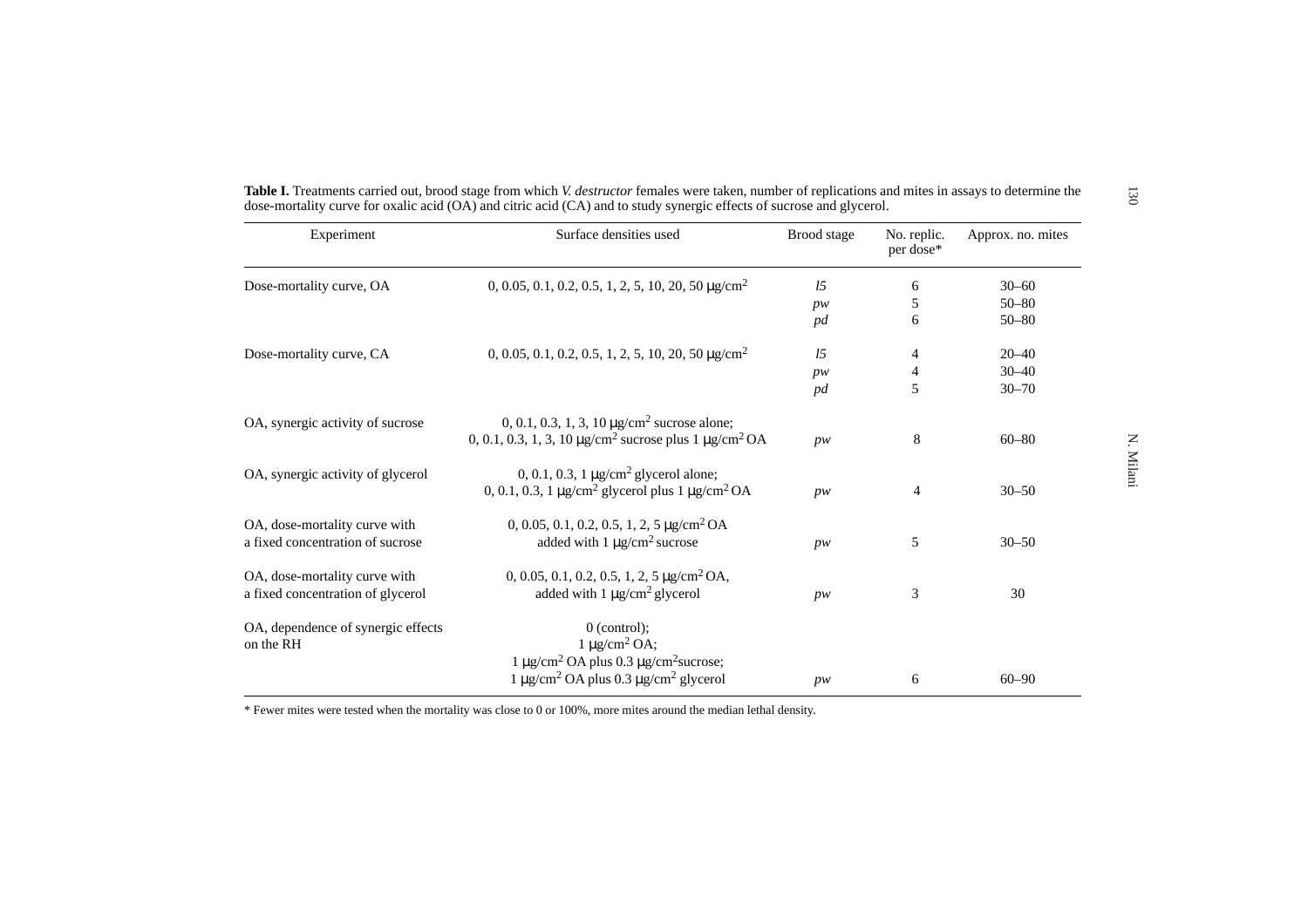75% R.H., unless otherwise noted. Control capsules were sprayed with deionized water. A few replications in which the mortality in the controls exceeded 30% were discarded.

Dose-mortality curves were obtained for both oxalic and citric acids (Tab. I).

Synergic effect of sucrose and glycerol were studied. Mortality in capsules sprayed with solutions containing different concentrations of the synergists and oxalic acid (Tab. I) was determined; dose-mortality curves for oxalic acid added with a fixed concentration of sucrose or glycerol were also obtained.

Finally, the dependence of the effects of sucrose and glycerol on the relative humidity was studied. Control capsules, capsules treated with oxalic acid alone and capsules treated with a solution of oxalic acid added with sucrose or glycerol were prepared (Tab. I). Mites were kept in these capsules for 1 h; one series of capsules was kept at 42% R.H. a second one at 75% R.H. The treatment was reduced to 1 h, to avoid excessive mortality due to water loss at the lower humidity. Then the mites were transferred into Petri dishes with bee larvae and observed at 24 and 48 h. The relative humidities were obtained in air tight containers with saturated solutions of  $Zn(NO_3)$ <sup>2</sup> 6 H<sub>2</sub>O and NaCl (Winston and Bates, 1960). A 5 mm dia. hole – closed with a nylon net – in one of the glass disks made it possible to obtain equilibrium between humidity in the interior of the capsule and that in the container in a shorter time. Both containers and capsules had been kept for at least 3 h at 32.5 °C, to reach thermal equilibrium; transfer of the mites into these capsules was done as quickly as possible, within five minutes.

#### **2.6 Measure of the relative humidity**

The relative humidity (R.H.) of air in a hermetically sealed glass flask in equilibrium with a saturated solution of oxalic acid, citric acid, and a solution saturated both in oxalic acid and sucrose was measured with three resistive RH-8 probes (General Eastern, Woburn, MA, USA) when three successive readings at 1 h interval had stabilized and the average was calculated. The probes were calibrated at 42% and 75% R.H., with an overall error of less than 3% in the interval 40–80% R.H.

Relative humidity was recorded (hourly averages) in four hives housed in Dadant-Blatt colonies in the period November 13– December 3. In northern Italy, treatments with oxalic acid in sugar solution are performed mostly during this period, when colonies are broodless. Two RH-8 probes were introduced into each hive, one at the centre of the nest and the second one just over the top bars, in a central position.

# **2.7. Statistical analysis**

The data of the dose-mortality curves were analysed using the probit transformation; the natural mortality rate was taken into account using an iterative approach (Finney, 1971). The surface densities which kill a given proportion *z* of mites  $(LDe_z)$  and their fiducial limits were computed according to Finney (1949).

The proportions of dead mites in different experimental groups were compared with the *G*-test.

#### **3. RESULTS**

#### **3.1. Dose-mortality curves**

The average mortality in the controls ("natural mortality"; Tab. II) was about 15% at 48 h. In some assays, a portion of the mites in the controls performed irregular movements often associated with starvation and loss of water even at 4 h.

Although the effects on *Varroa destructor* were clearly concentration dependent at 4 h, the observations at 24 and 48 h depict a more stable situation, since the proportion of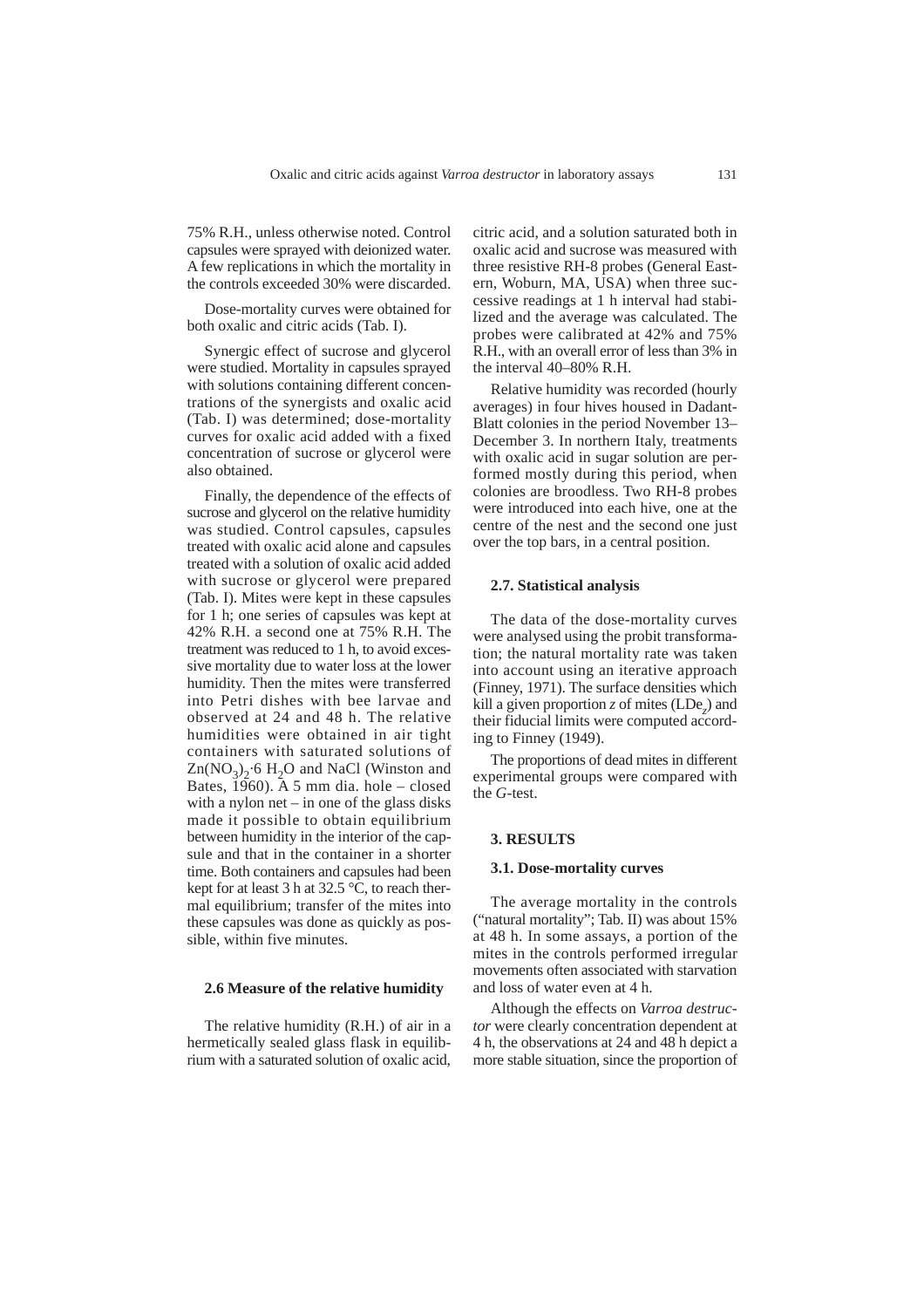132 N. Milani

|  |  | Table II. Mortality in the controls and percentage of paralysed mites (in treated and control cap- |  |  |  |  |  |
|--|--|----------------------------------------------------------------------------------------------------|--|--|--|--|--|
|  |  | sules) in experiments to determine the dose-mortality curve for oxalic and citric acids.           |  |  |  |  |  |

| Substance                  |     | Natural mortality (%) |      | Paralysed mites (%) |      |      |
|----------------------------|-----|-----------------------|------|---------------------|------|------|
|                            | 4 h | 24 h                  | 48 h | 4 h                 | 24 h | 48 h |
| Oxalic acid<br>Citric acid |     | 16                    | 13   | 32.6<br>35.5        |      | 0.6  |

paralysed mites is lower (Tab. II) and thus they are reported and discussed mainly in the next sections. In experiments using oxalic acid, the difference between the mortality at 24 and that at 48 h, at a given surface density, did not exceed 8%, except for a single case (15%).

With oxalic acid, the results of the replications were consistent and no heterogeneity was found. All the series of data could be fitted by using the probit regression (Fig. 2). The width of the 95% fiducial interval of the LDe<sub>50</sub> was 0.4–0.8 times the LDe<sub>50</sub> (Tab. III). Mites that survived high doses were often found lying on their back or even stuck in this position to the bottom of the treated capsules.

Differences in the susceptibility of mites from different stages were observed (Tab. III). If data of mites from *pw* and *pd* or *l5* are pooled, highly significant heterogeneity  $\chi^2$  arises ( $P \leq 10^{-3}$ ). The mites from *l5* tend to be the most susceptible. The regression lines for the three groups of mites are not parallel and the differences disappear at the  $LDe_{95}$ .



**Figure 2.** Dose-mortality curve for oxalic acid at 48 h.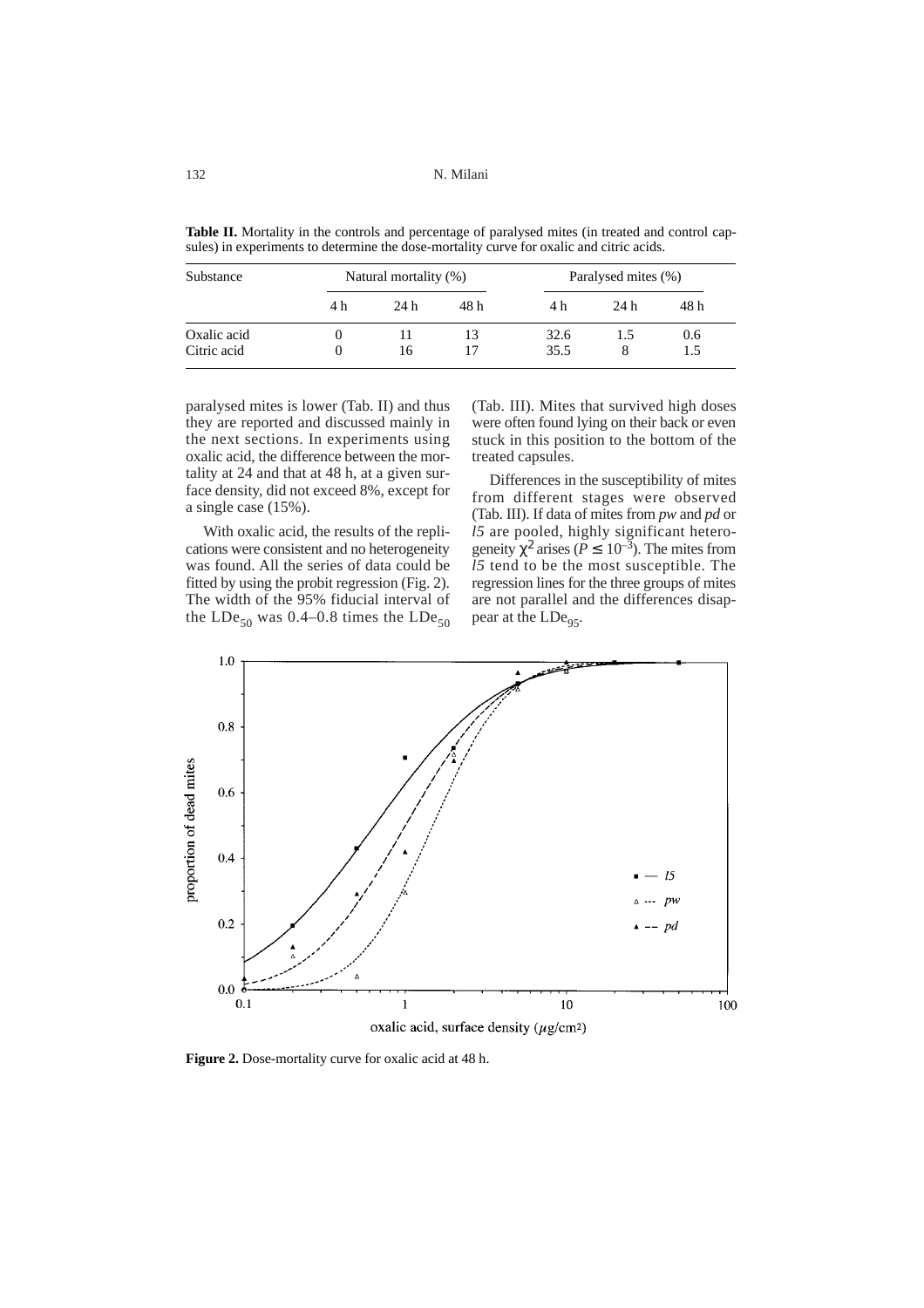| fid. limits<br>fid. limits<br>$LDe_{95}$<br>0.40, 0.92<br>3.96, 11.14<br>6.01<br>4.42, 9.10<br>1.20, 1.81<br>5.92<br>0.78, 1.27<br>5.87<br>4.29, 9.29<br>$1.66, 5.92*$<br>25.9<br>13.2, 137.7* |
|------------------------------------------------------------------------------------------------------------------------------------------------------------------------------------------------|
|                                                                                                                                                                                                |
|                                                                                                                                                                                                |
|                                                                                                                                                                                                |
|                                                                                                                                                                                                |
|                                                                                                                                                                                                |
| $1.53, 2.85*$<br>$7.1, 20.6*$<br>10.7                                                                                                                                                          |
| 7.5, 15.6<br>1.77, 3.00<br>10.1                                                                                                                                                                |
|                                                                                                                                                                                                |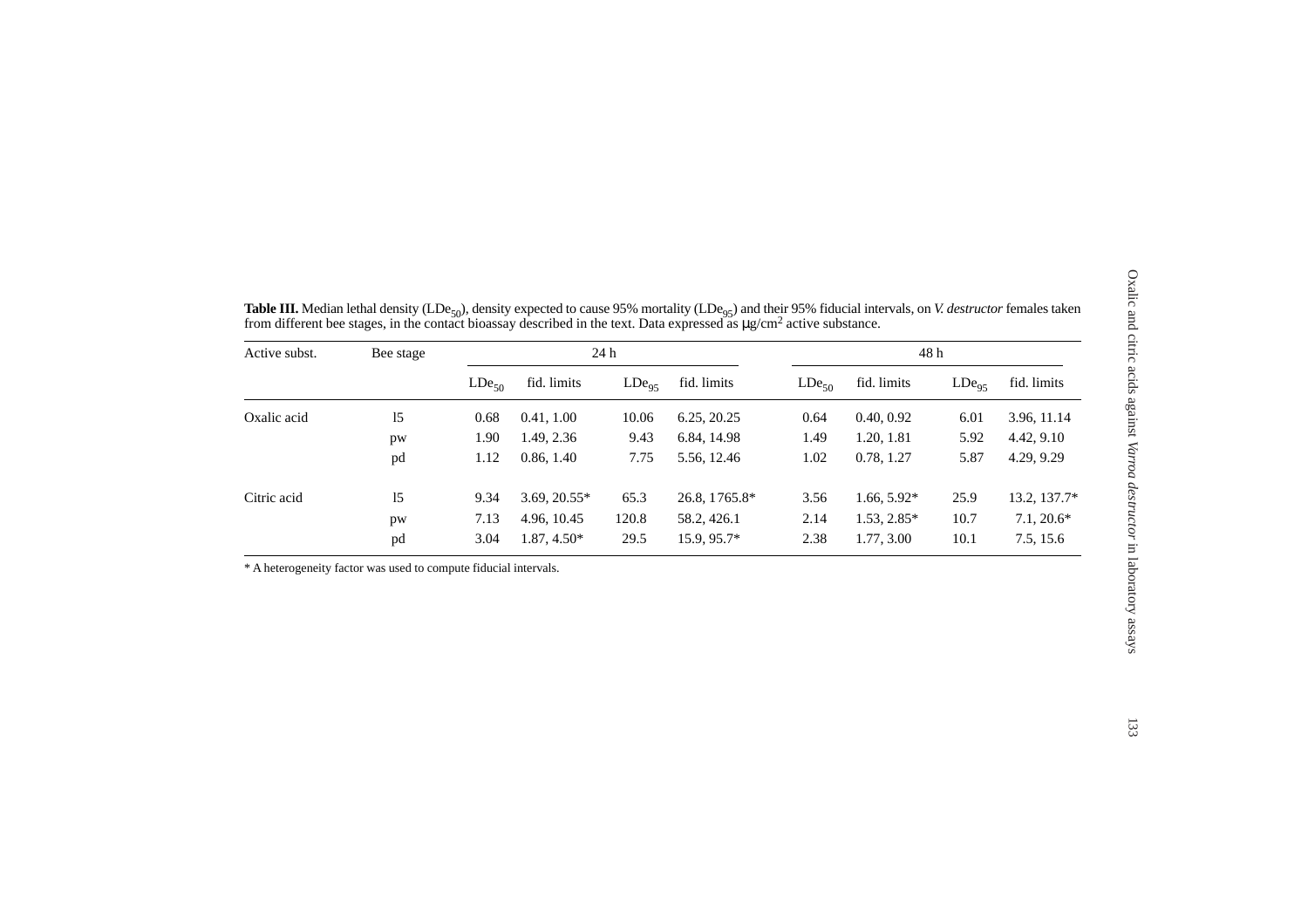Citric acid (Tab. III) yielded remarkable variability among replications, often resulting in large heterogeneity  $\chi^2$ . This makes the treatment of the data and the use of a heterogeneity factor to compute fiducial limits somewhat artificial. Doses required to produce a given mortality were larger than with oxalic acid, but the fiducial intervals were wide, making it impossible to determine the "relative potency" of the acids quantitatively. No conclusion can be made on differences among mites from different brood stages.

#### **3.2. Synergic effect of sucrose or glycerol**

In capsules sprayed with sucrose solutions (without oxalic acid), irrespective of the concentration, the mortality did not differ significantly from that of the controls treated with water alone. The same result was obtained with glycerol (in both cases,  $P \approx 0.15$ ,  $\chi^2$  test). Thus the average mortality in capsules treated with water or sucrose – or water or glycerol – was used as a joint estimate of the "natural mortality" (at 48 h, 6.1% and 13.4% respectively).

At 48 h, the mortality in capsules treated with oxalic acid added with 1 and 3  $\mu$ g/cm<sup>2</sup> sucrose was significantly higher than in capsules treated with oxalic acid alone (Tab. IV). At  $10 \mu g/cm^2$  sucrose, no increase was observed, but the aspect of the deposit was different (possibly as a result of the different viscosity of the solution). With glycerol, a significant increase in the mortality was obtained at 0.3 and 1  $\mu$ g/cm<sup>2</sup>. The same trend was observed at 24 h, but with higher variability among replications and less clear differences among experimental groups.

These results were confirmed by the dose-mortality curves. If data obtained with oxalic acid added with sucrose or glycerol are pooled with those with oxalic acid alone, significant heterogeneity  $\chi^2$  arise ( $P \approx 0.02$ ) and  $P < 10^{-3}$  respectively). The LDe<sub>50</sub> was lower with both synergists but the fiducial intervals partially overlap in the case of sucrose (Tab. V).

#### **3.3. Effect of the relative humidity**

No significant differences in the mortality at 42 and 75% R.H. in control capsules (9.3 and 10.3% respectively) nor in capsules treated with oxalic acid alone (Tab. VI) were observed.

At 75% R.H., the deposit in capsules treated with oxalic acid alone was represented by dry crystals, while the mixture of oxalic acid and sucrose or glycerol produced small droplets of solution by absorbing water vapour from the atmosphere. At 42% R.H., the deposit in capsules sprayed with oxalic acid alone or mixed with sucrose was dry,

Oxalic acid Sucrose Corrected *P* Glycerol Corrected *P*<br>( $\mu$ g/cm<sup>2</sup>) ( $\mu$ g/cm<sup>2</sup>) mortality @ 48 h ( $\mu$ g/cm<sup>2</sup>) mortality @ 48 h mortality @48 h 1 0 39.9 0 36.1 – 1 0.1 37.6 N.S. 0.1 48.0 N.S. 1 0.3 52.7 0.06 0.3 60.9 0.01 1 1 67.1 < 0.001 1 73.5 < 0.001 1 3 58.9 0.01 1 10 30.2 N.S.

**Table IV.** Percent mortality at 48 h of *V. destructor* females from *pw* in capsules treated with oxalic acid (1  $\mu$ g/cm<sup>2</sup>) added with different concentrations of sucrose or glycerol (data corrected for the "natural mortality") and significance of the differences with respect to the capsules treated with oxalic acid alone.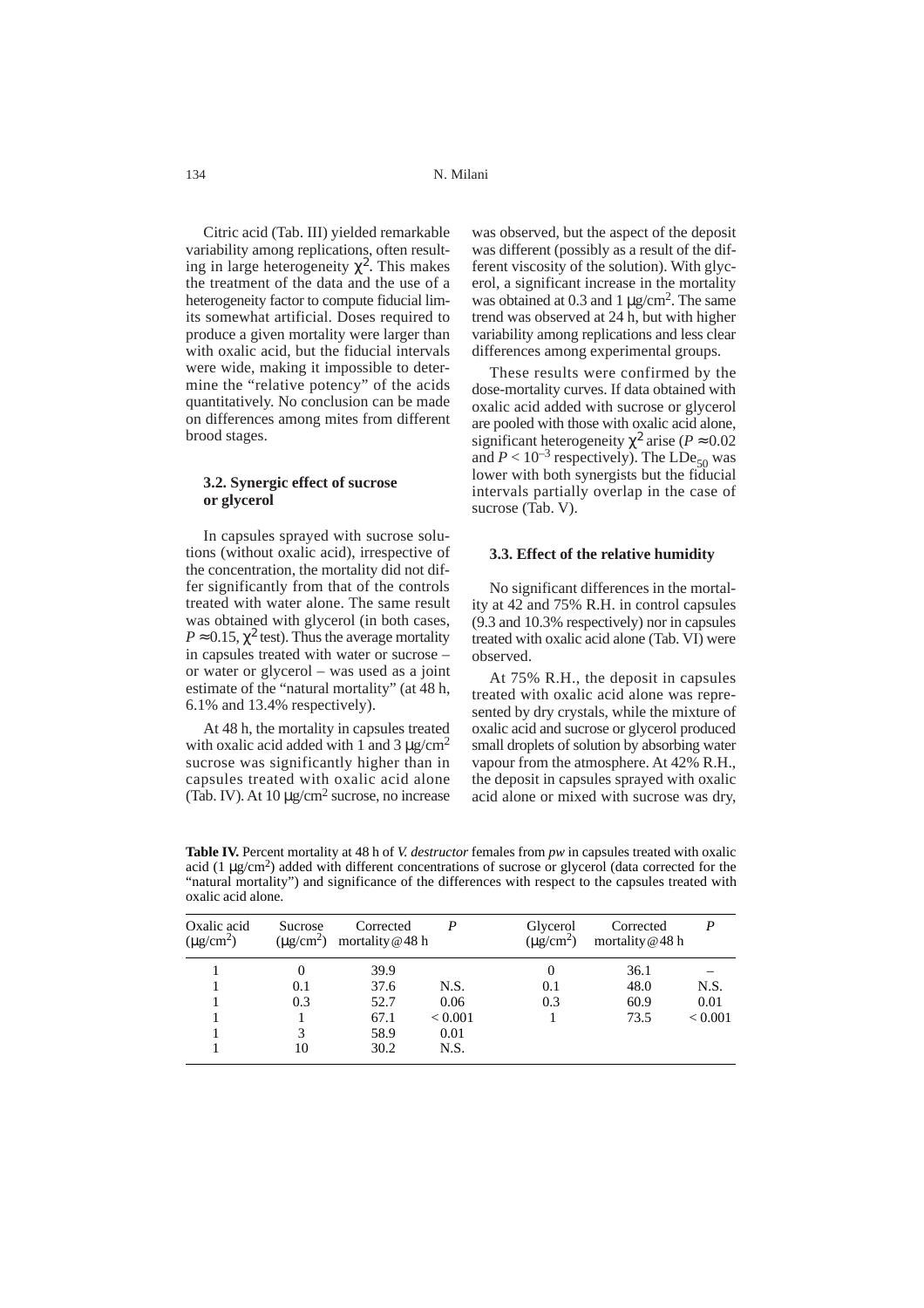**Table V.** Median lethal density (LDe<sub>50</sub>), density expected to cause 95% mortality (LDe<sub>95</sub>) at 48 h and their 95% fiducial intervals, on *V. destructor* females taken from *pw*, following treatment with oxalic acid alone or oxalic acid added with sucrose or glycerol. Data expressed as  $\mu$ g/cm<sup>2</sup> active substance.

| Treatment                                        | $LDe_{50}$ | fid. limits | $LDe_{05}$ | fid. limits   |
|--------------------------------------------------|------------|-------------|------------|---------------|
| Oxalic acid alone (Tab. I)                       | 1.49       | 1.20, 1.81  | 5.92       | 4.42, 9.10    |
| Oxalic acid + 1 $\mu$ g/cm <sup>2</sup> sucrose  | 1.17       | 0.84, 1.53  | 6.25       | 3.67, 22.23   |
| Oxalic acid + 1 $\mu$ g/cm <sup>2</sup> glycerol | 0.60       | 0.35, 0.94  | 2.21       | $1.30, 9.57*$ |

\* A heterogeneity factor was used to compute fiducial limits.

**Table VI.** Percent mortality at 48 h of *V. destructor* females kept for one hour in capsules treated with oxalic acid (1  $\mu$ g/cm<sup>2</sup>) alone or added with sucrose or glycerol, at different relative humidities (data corrected for the "natural mortality"), and significance of the differences with respect to the capsules treated with oxalic acid alone.

| <b>Treatment</b>                       |          |             |          |       |
|----------------------------------------|----------|-------------|----------|-------|
|                                        | 42% R.H. |             | 75% R.H. |       |
| Oxalic acid (alone)                    | 22.3     |             | 30.0     |       |
| Oxalic $\text{acid} + \text{success}$  | 25.2     | N.S.        | 53.7     | 0.002 |
| Oxalic $\text{acid} + \text{glycerol}$ | 68.5     | $< 10^{-4}$ | 48.0     | 0.03  |

while it was represented by droplets of solution when glycerol was added.

The mortality of mites in capsules treated with oxalic acid added with sucrose or glycerol was significantly higher than that of oxalic acid alone at 75% R.H. In contrast, at 42% R.H. increased mortality was observed only with glycerol, while sucrose did not produce any appreciable effect (Tab. VI). The difference between the mortalities observed with glycerol at 42 and 75% R.H. was also significant ( $P \approx 0.02$ ).

#### **3.4. Measures of relative humidity**

At 32.5 °C, the R.H. of air in equilibrium with a solution saturated with oxalic acid or citric acid was respectively 86% and 74%; with a solution saturated both in oxalic acid and sucrose it was 69%. Relative humidities at 22 °C differed by 1.5–2.5% (less than the measurement error). Glycerol absorbs

water vapour from the air, irrespective from the R.H.; the higher the R.H., the more diluted the resulting solution (Landolt-Börnstein Tabellen, 1931).

The humidity in the hives was obviously influenced by the outside humidity and temperature. It varied mostly between 50 and 80% in the centre of the nest and exceeded 69% during 20–52% of time. It was less variable over the top bars of the frames, but during part of the time exceeded 69% also in this area.

#### **4. DISCUSSION**

The mortality in the controls was higher than in assays with paraffin wax coated capsules, developed for pyrethroid and organophosphorous acaricides (Milani, 1995; Milani and Della Vedova, 1996). The causes of the increase in natural mortality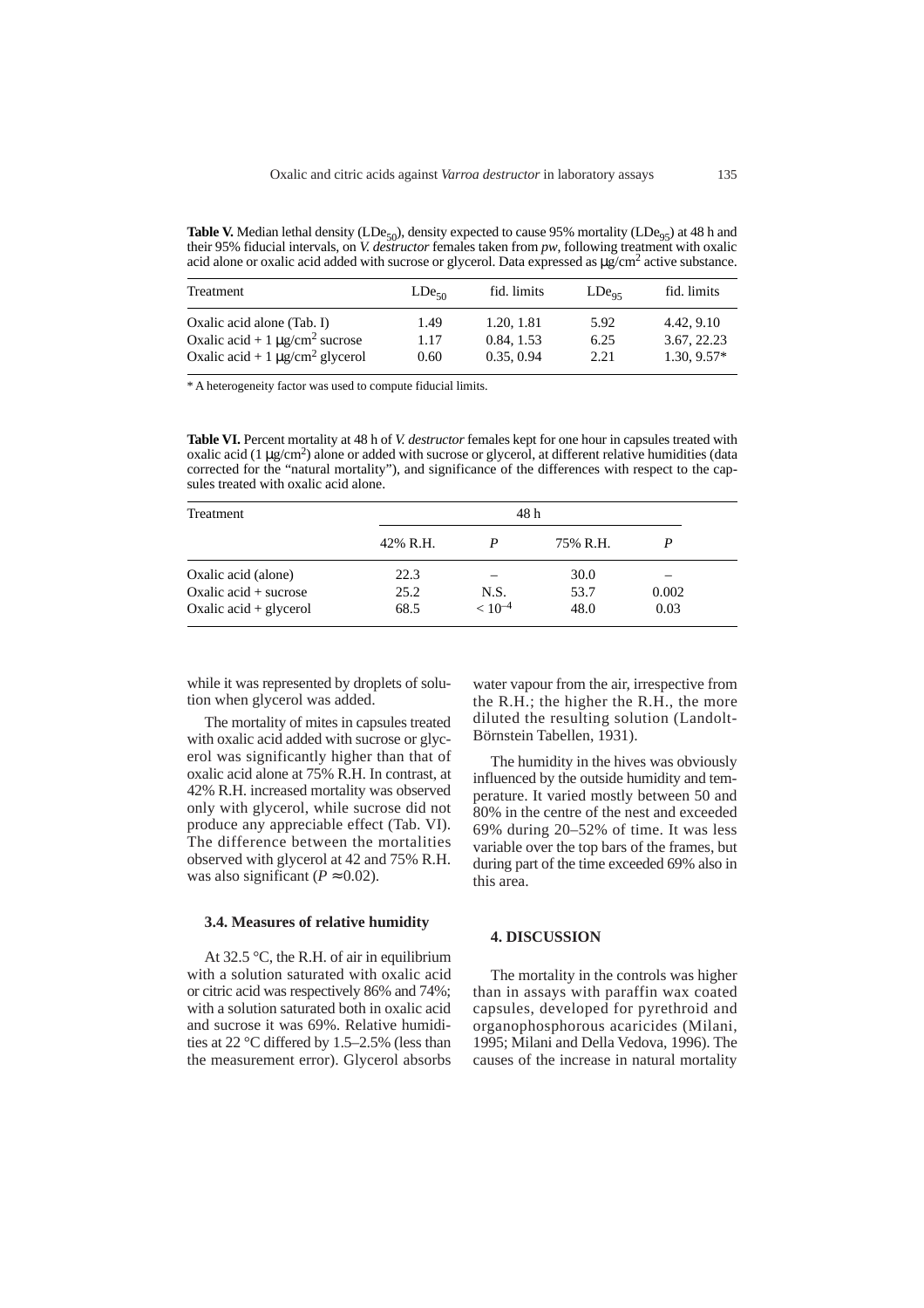were not identified. Although a direct comparison is not possible, no increase in the mortality in the controls was observed in routine tests with paraffin coated capsules (Milani, 1995) carried out at the same time.

The mortality in treated capsules indicates that oxalic acid and citric acid have a contact toxicity on *V. destructor*, without excluding other ways of action.

With oxalic acid, the bioassay based has made it possible to establish a "baseline" dose-mortality curve for contact toxicity. The ratio between the width of the 95% fiducial interval of the  $LDe_{50}$  and the  $LDe_{50}$  was comparable with that  $\vec{\text{obtained}}$  with fluvalinate (Milani, 1995), but larger than that with coumaphos (Milani and Della Vedova, 1996). However, to achieve such a ratio, which is indicative of the "precision" of the assay, about twice as many mites were needed. This means that the response of the mites was more variable with oxalic acid than with pyrethroid and organophosphorous acaricides. Variability does not depend uniquely on the error on the amount of substance deposited, but might be caused also by the different sensitivity of different parts of the body of the mite; e.g., mites laying on their back on the treated surface often showed lesser signs of injury. Mites from different brood stages showed a different sensitivity to oxalic acid, as observed with organophosphorous acaricides (Milani and Della Vedova, 1996). The doses toxic to *V. destructor* tare comparable with those effective in field treatment by spraying (Imdorf et al., 1995).

The results obtained with citric acid were more variable, indicating that the method used is unsatisfactory for the purpose of comparing the susceptibility of different mite populations. At a given concentration, citric acid is less active than oxalic acid.

Sucrose and glycerol proved to be synergists of oxalic acid – at suitable concentrations – under laboratory conditions. The data on the relative humidity in equilibrium with saturated solutions of these substances explain the mechanism of this synergism: oxalic acid does not absorb water vapour from the atmosphere at R.H. below 86% but when mixed with sucrose it does at  $R.H. > 69\%$ . Thus at 75% R.H. the deposit of oxalic acid and sucrose is constituted by highly concentrated droplets of a liquid, but not at 42% R.H.; the addition of glycerol has the same effect also at 42% R.H., since glycerol is always hygroscopic. Deposits constituted by droplets of liquid were more active than dry deposits. Effect of glycerol was higher at 42% than at 75%; the solution is more diluted at the higher R.H.

This mechanism explains also the large variability in response of the mites in assays with citric acid. Small variations in the humidity around 75%, the R.H. used in the assays, can cause the deposit to turn from dry to a solution, since the R.H. of air in equilibrium with saturated solutions of citric acid is around 74%.

In the autumn, the relative humidity in the hive exceeded 69% at least for part of the time. Thus the R.H. may be in the range needed to observe the effects described above, although caution is needed to extrapolate these data to other conditions and to different parts of the hive, in particular to the thin layer of air surrounding the bees or combs. These results indicate that the efficacy of a treatment with oxalic acid mixed with sucrose and its side effects on bees, although independent of temperature, might be influenced by relative humidity.

### **ACKNOWLEDGEMENTS**

This research was carried out with the financial support of the Italian "Ministero delle Politiche Agricole e Forestali" (programme "A.M.A.", No. 81). The author wishes to thank Dr. J. Rogers for the revision of the English text.

**Résumé – Activité des acides oxalique et citrique sur l'acarien** *Varroa destructor* **au cours de tests de laboratoire.** Parmi les substances d'origine naturelle utilisées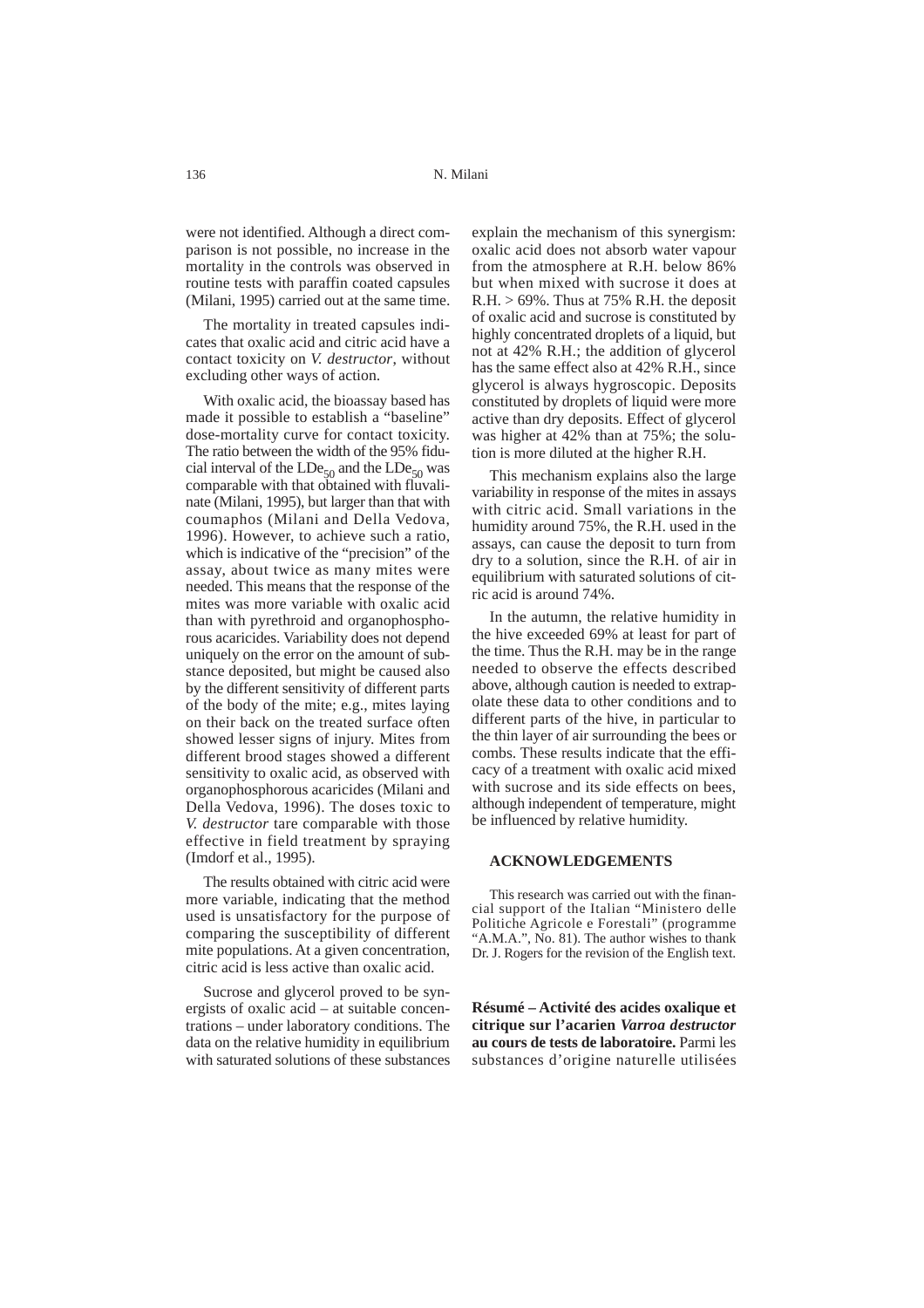contre l'acarien *Varroa destructor* Anderson and Trueman, l'acide oxalique (OA) présente le risque de résistance le plus élevé. La forte efficacité en absence de couvain, la facilité d'application par goutte à goutte, le prix extrêmement bas, l'indépendance vis-à-vis de la température et le manque d'alternatives peuvent rendre à l'avenir le traitement à l'OA courant et accroître ainsi la pression de sélection pour la résistance. Une courbe de tolérance de base pour des populations non traitées à l'AO serait utile pour faire des comparaisons et détecter d'éventuelles futures résistances.

Un test biologique a été mis au point pour mesurer la toxicité de l'acide oxalique et de l'acide citrique (AC) pour *V. destructor*. Les acariens provenaient de populations du Frioul (nord-est de l'Italie) qui n'avaient jamais été traitées avec ces acides organiques. Ils ont été prélevés sur du couvain operculé (jusqu'au stade de nymphes aux yeux noirs et corps pâle). Des solutions d'acides ont été vaporisées avec une tour de pulvérisateur de précision de Potter sur la surface interne de capsules, constituées de deux disques de verre (diamètre de 60 mm environ) et d'un tube d'acier inoxydable (hauteur 2 à 3 mm). On a laissé sécher les capsules, puis introduit dedans les acariens. Ils y sont restés quatre heures puis ont été transférés dans une boîte de petri de 60 mm de diamètre, où ils ont pu s'alimenter sur des larves d'abeilles. Les observations ont été faites 4 h, 24 h et 48 h après l'introduction. Le test a été effectué à 32,5 °C et 75 % d'humidité relative (H.R.). Les observations faites à 48 h – quand la proportion d'acariens blessés mais non morts était en général négligeable – ont donné les résultats les plus fiables.

Dans les tests à l'AO, des différences faibles mais significatives ont été observées entre les acariens issus de divers stades de couvain (Tab. III, Fig. 2). L'AC a eu une moindre action que l'AO, mais de fortes variations entre les répétitions ont réduit la précision du test (Tab. III).

Le saccharose et le glycérol n'étaient pas toxiques pour l'acarien *V. destructor*, mais leur ajout à l'AO a augmenté la mortalité (Tabs. IV, V). Avec le glycérol, l'effet a été observé pour une H.R. de 42 % et de 75 % ; avec le saccharose, seulement à l'H.R. la plus élevée (Tab. VI). Le glycérol maintenait le dépôt toujours hygroscopique alors qu'une solution saturée en AO et saccharose n'absorbait l'humidité qu'à la H.R. la plus élevée. Dans ces conditions il y avait formation de gouttelettes au sein de la solution vaporisée sur la capsule.

# *Varroa destructor* **/ acide oxalique / acide citrique / toxicité / synergie / saccharose / glycérol**

**Zusammenfassung – Wirkung von Oxalund Zitronensäure auf die Milbe** *Varroa destructor* **in Labortests.** Von den gegen *Varroa* eingesetzten natürlichen Substanzen ist bei der Oxalsäure das Risiko der Entwicklung einer Resistenz erhöht. Durch die hohe Wirksamkeit in Abwesenheit verdekkelter Brut, die leichte Anwendbarkeit der Träufelmethode, die äuβerst niedrigen Kosten, die Unabhängigkeit von der Temperatur sowie der Mangel an Alternativen könnte die Verwendung dieser Säure in der Zukunft weite Verbreitung finden und hierdurch einen hohen Selektionsdruck in Richtung einer Resistenz der Milben ausüben. Um eine zukünftige Resistenzentwicklung entdecken zu können, ist eine Ermittlung einer Grundlinie der Wirksamkeit auf Milben aus einer bislang nicht mit Oxalsäure behandelten Population von Nutzen. Für die Messung der Toxizität von Oxalund Zitronensäure für die Milbe *Varroa destructor* wurde ein Biotest entwickelt. *Varroa* Milben wurden in Friuli (Nordost Italien) aus Völkern gesammelt, die niemals mit organischen Säuren behandelt wurden. Die Milben für den Biotest stammten aus verdeckelten Brutzellen (bis zum Entwicklungsstadium von Puppen mit dunklen